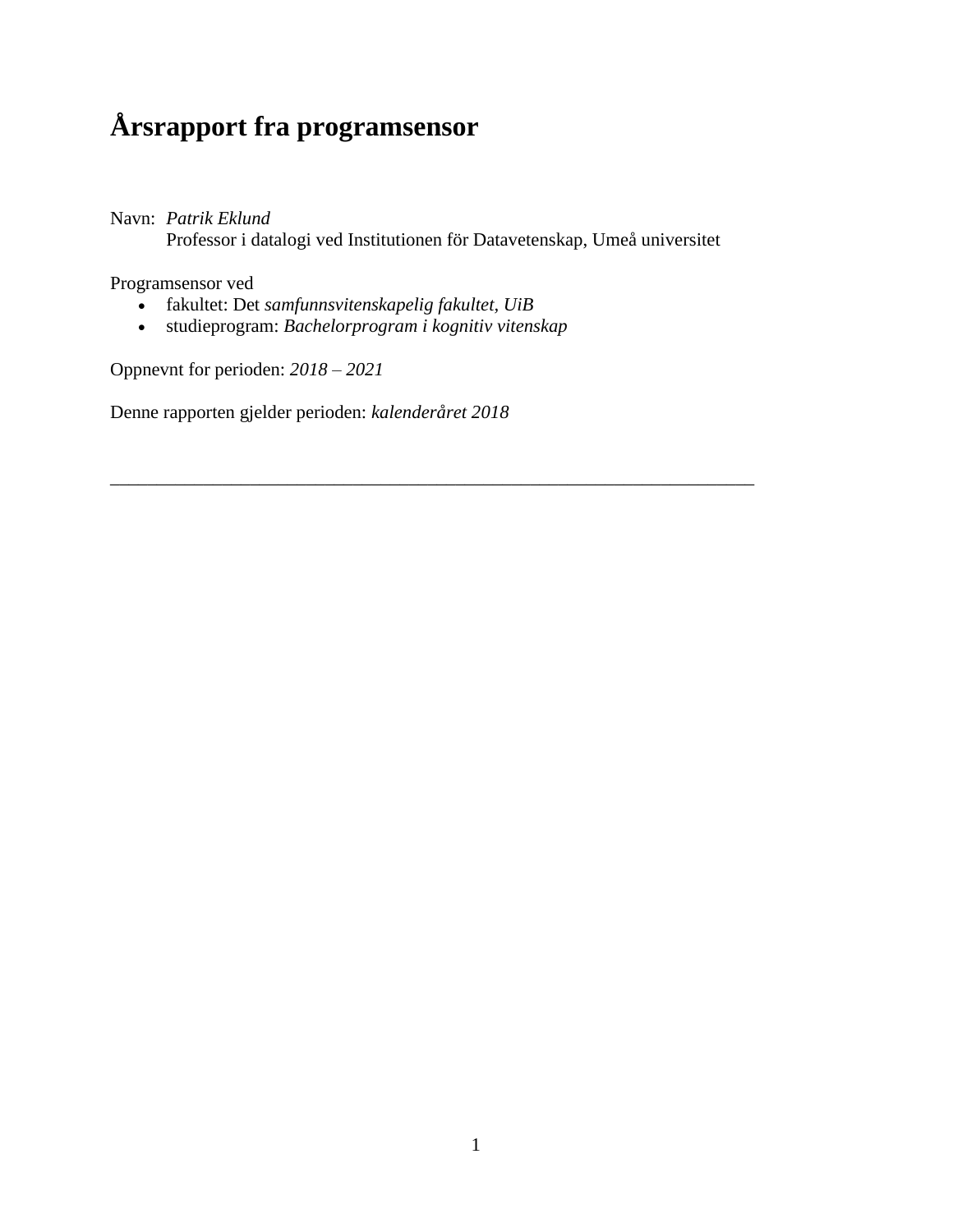# **SUMMARY**

The Cognitive Science programme makes a number of observations during 2018, and consequent changes to come into effect during 2019, one being the shift of the KogVit course to the first semester. This defines the discipline at an earliest stage and sets directions for semesters to come. Another change is removing the apparent overload of unnecessarily detailed logic content that has appeared during the first semester. Logic and other specializations still appear, but indeed more as placed into specializations.

Students in the programme always perform well in courses, regardless of Cognitive Science students representing a minority or majority among students attending the courses. Students apparently have an unusual curiosity concerning Cognitive Science as an exciting present and future theory and application area, e.g., as compared to AI which now, despite its hype, develops and evolves along more predicable pathways still leaning in 'machine'. Cognitive Science being intentionally multidisciplinary and focusing more on human mind in connection with human action and interaction brings in technology in form of facilitation rather than being self-contained and purely engineering tools. Students are still expected traditionally to understand and learn formal structures and procedures, but additionally enforced to think and reason independently and innovatively as related to depth of problems and the range and complexity of solutions. Changes from 2018 to 2019 support programme execution that continues and improves to keep students engaged in and being perceptive concerning the programme, thereby strengthening and productifying excellence of human thinking and action.

The programme has, to some extent, been seen a potpourri of courses, and specialization in the previous programme was quite free. Specializations can be seen as leaning more either on theory or on practice, even if there is a mix of the two. The former more clearly invites to Masters and more academics, and the latter invests more time to prepare students to enter the job market.

The course description structure could be more harmonized, showing more detail rather than less. Each course description ideally contain its value proposition described as clearly as possible. The value proposition of the whole programme then builds upon all such descriptions, and the value proposition of the programme as a whole obviously is more than just the sum of propositions of its constituents. Interdependency between courses and blocks can also be described more in detail.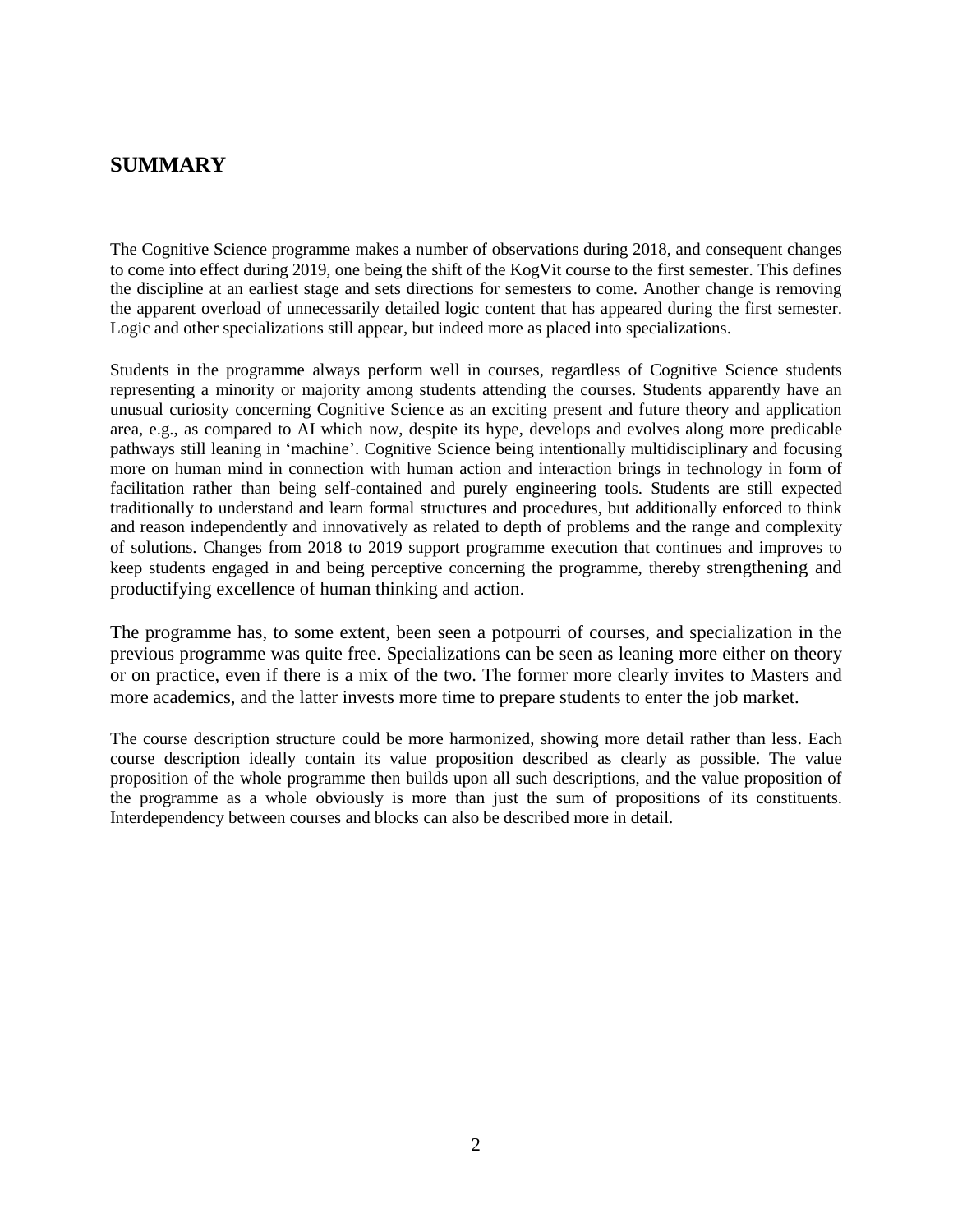# Content:

- **1. Cognitive Science - What is it? What can I do with it?**
- **2. The programme as a whole and in parts**
- **3. Students – Let us continue to keep our focus on our First Task**

# Programme for the meetings during January 15-16, 2019

Tuesday January 15

|               | 09:30 - 11:00 Presentation of the Bachelor's degree (Patrik, Csaba, Liv and Kine) |
|---------------|-----------------------------------------------------------------------------------|
|               | 11:00 - 12:15 Administration and background information for the reporting         |
| 12:15         | Lunch with members of the Kogvit committee                                        |
| 14:30 - 16:00 | Meeting the students (Patrik)                                                     |
| 19:00         | Dinner                                                                            |

Wednesday January 16

|             | $09:30 - 11:00$ Discussions with researchers and groups not directly connected with the programme |
|-------------|---------------------------------------------------------------------------------------------------|
| 11:00       | Brunch                                                                                            |
| 12:15-14:00 | KOGVIT101 Lecture                                                                                 |

# Links and background material provided for the reporting:

*Hovedside Kogvit-program*:

<https://www.uib.no/studier/BASV-KOGNI>

*Oppbygning for studenter som starter høst 2019 og senere*: <https://www.uib.no/studier/BASV-KOGNI#uib-tabs-oppbygging>

*Oppbygninger for studenter som startet høsten 2018 eller før* <https://www.uib.no/infomedia/123437/tatt-opp-p%C3%A5-kogvit-f%C3%B8r-2019>

Karakterfordeling våren og høsten 2018:

INFO102 v18, KOGVIT101 v18, LOG110 v18, LOG111 v18, INF227 v18, PSYK120 v18, FIL105 v18 INFO282 h18, INFO283 h18, INF100 h18, EXFAC00SK h18, DASPSTAT h18, LING122 h18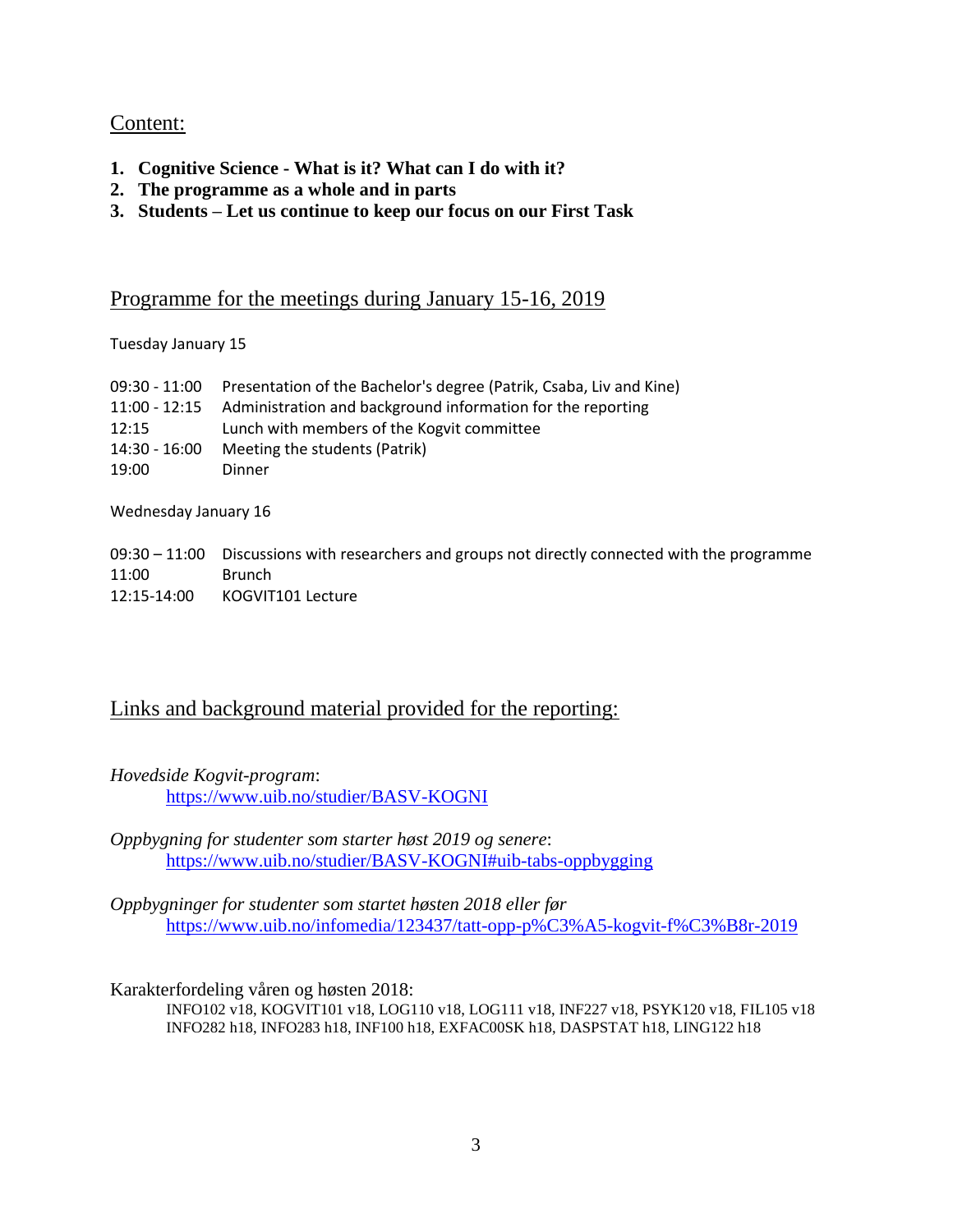# **1. Cognitive Science - What is it? What can I do with it?**

As part of this evaluation or overview of Cognitive Science, as established, yet in further development and change, at University of Bergen, there was opportunity to talk to a group of students studying in the first and second years at the Cognitive Science programme. It was interesting to hear how the students brought up those two questions as part of their decision to apply for entering the program and to stay within it throughout the programme.

#### *What is it?*

Is traditional Cognitive Science still too much focused on the brain, or stuck with the desire finally to explain the very nature and anatomy of human thinking. That is a bold take and indeed related to explaining what Cognitive Science is.

However, such explanations will only loosely and speculatively indicate what we can do with Cognitive Science. Scientists are often content with solving the equation, viewing the application of it as somebody else's problem. It's time the turn the cone the other way around, i.e., starting with WHY, allowing the HOW to affect the WHAT.

Students apparently desire to know what it can do before explaining what it is. Mind us, society and business expects nothing less.

Cognitive Science also relates itself e.g. to AI, the hype it presently is, with that new AI in fact mostly in form of the Emperor's New Clothes, fine as they are. But the Emperor's ability to deliver is the same. Cognitive Science is less bound to its historical burden, and therefore Cognitive Science is e.g. able to include logic and symbolic computing which AI has more or less decided to cut off from being one of the pillars of AI, as it was in particular at the birth of AI.

Cognitive Science is also intentionally multidisciplinary. And it's not just about the human mind, what it is, but what it can do when supported and surrounded by tools, technology, and, not least, other beings and things similarly or complementary minded. There are challenges out there, both in society as well as in business of all kind, where interdisciplination of mind and cognition in a broad sense can enter the scene and dramatically provide impact, sustainably make a difference and change.

Students know this, or at least, they sense it very strongly. They want to be part of it. They are even prepared to gamble, where the game is finding out *what I will do and where I will be in 10- 15 years*. In presence of this *I'm prepared to gamble*, what is UiB's value proposition of Cognitive Science to the students? What is UiB's value proposition to itself, as Cognitive Science apparently is in the making to become extended to a Master Programme?

A desire to see more clear answers to all these question was part of the message students conveyed in that meeting on January 15, 2019.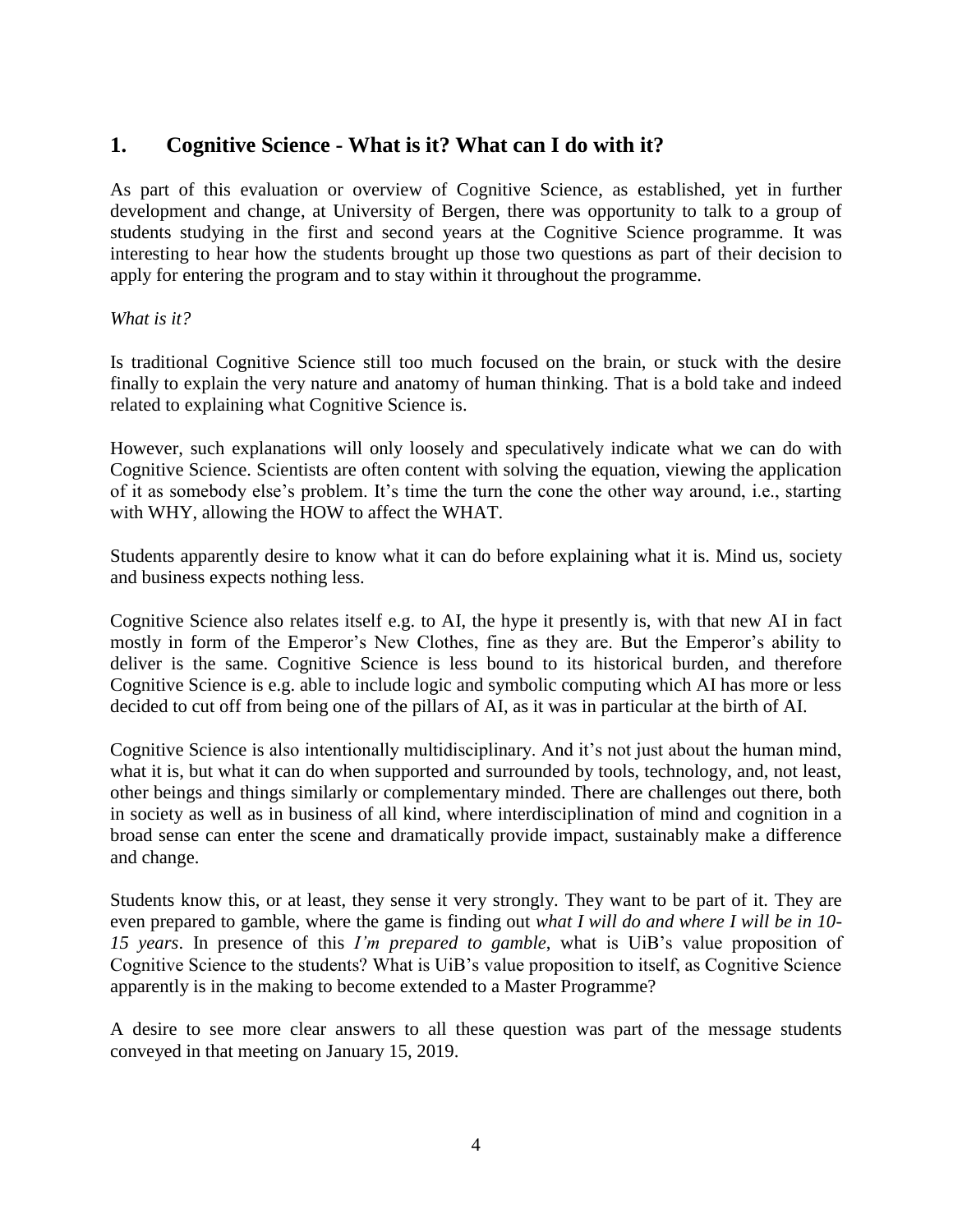#### *What can I do with it?*

Cognitive Science strengthens and productifies excellence of human thinking and action. AI is similar, but targeting machines, rather than humans. AI today has become robotization of menial services. Cognitive science is different in its aim to elevate human produced good practice.

From industry point of view this means enriching human capital rather than focus on savings related with human labour. Cognitive Science enriches human action, whereas AI aims to replace it with actions of bots.

There are still many industry sectors where platitudinousness must be the pleasure of machines only. However, there are more industry sector where production and business is enhanced only by providing labour with more skills and enhanced tools. In the public sector, the societal challenge is not to find ways of having machines overtaking human action. The challenge is providing humans with skills they didn't need before. This is where Cognitive Science is essentially different from Artificial Intelligence.

The private sector is strongly and largely represented in Hordaland and Norway, including the Norwegian petroleum industry with head offices in Bergen. However, Hordaland is also known for its active and diverse SMEs, providing a good portion of job opportunities in Bergen and Hordaland. This is a challenge. Big companies afford to have R&D departments, whereas SMEs often struggle to maintain turnover.

Growing SMEs need labour, and they will take almost whatever they will find. This hand-tomouth approach to recruiting is not optimal in the long run. The SMEs know it, and the universities suffer from it, so SME networks and universities must engage in closer cooperation. This is yet another opportunity for Cognitive Science. UiB and student organizations already communicate with the job opportunities side, and that communication and dialogue could probably be even further systemized and monitored.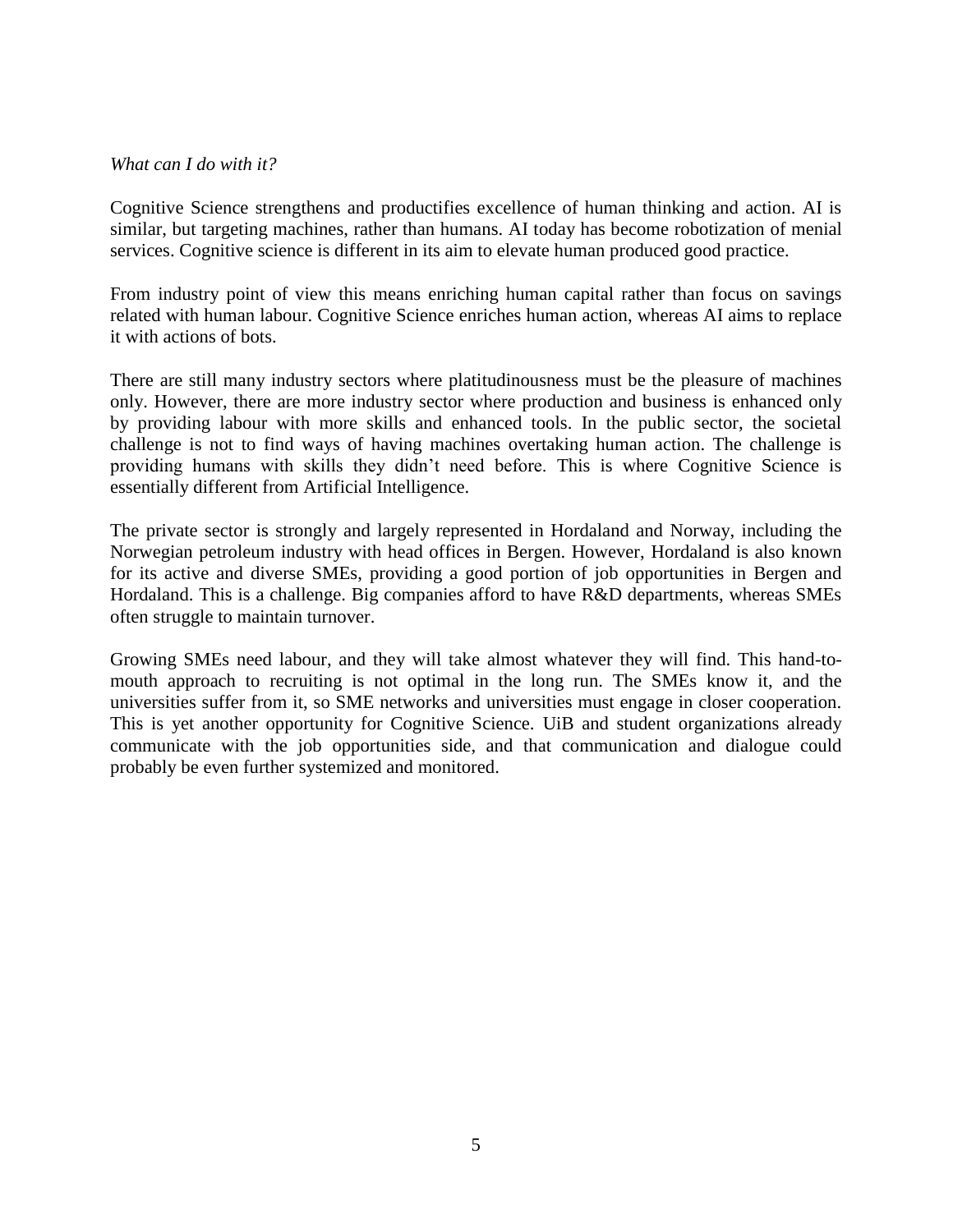# **2. The programme as a whole and in parts**

The programme is in its basic part conventionally presented semester by semester over two years (four semesters). For each course there is e.g. an overview description of content, and requirements. Course descriptions also mention overlap with other courses.

The programme has, to some extent, been seen a potpourri of courses, and indeed it still possesses the character of being such a potpourri. This, however, is inevitable as courses attended by students in the programme are not designed exclusively for Cognitive Science students, except for the KOGVIT101 course.

The conglomeration and configuration of existing courses provided within the multidisciplinarity of Cognitive Science, or, to be more precise, the multidisciplinarity that is available and represented at UiB is a very challenging task, and UiB is in a very position already as it is, even if the programme is seems as still in further development.

The programme can be seen as subdivided or as courses clustered under common themes. The programme description provides such description informally and loosely. For the purpose of this report, the basic part of the programme can be seen as consisting of four founding groups of courses:

- biology, psychology and philosophy of mind and cognition
- IT and AI, analytics, knowledge representation and computing
- language
- mathematics and logic

The biology and psychology of the inside of the mind is obviously different from the psychology and sociology of mingling minds, cognition thereby appearing in individual and group shapes, respectively. The courses in this area seems carefully selected.

The IT and analytics of Cognitive Science is a core content, as also reflected in the programme. It is closer to humans than machines, but not departing from engineering in any way. It is also clearly distinct from AI, without explicitly being all too distant from it. This part is broad yet deep, and it is like the best of computer science as needed in Cognitive Science. Even theoretical computer science is slightly represented by computational theory appearing in a specialization logic course.

Language and linguistics has a starting point in the psychology and cognition of natural language, and apparently not including cognition of professional and programming language. Understanding and using professional and computer languages are very different. Professional languages e.g. in health and social care are packed with terminologies, at least potentially, even if not systematically used. It seems as linguistics in the programme is less concerned with doing the professions and professional languages, but they could be inspired to do so, at least in examples and homework.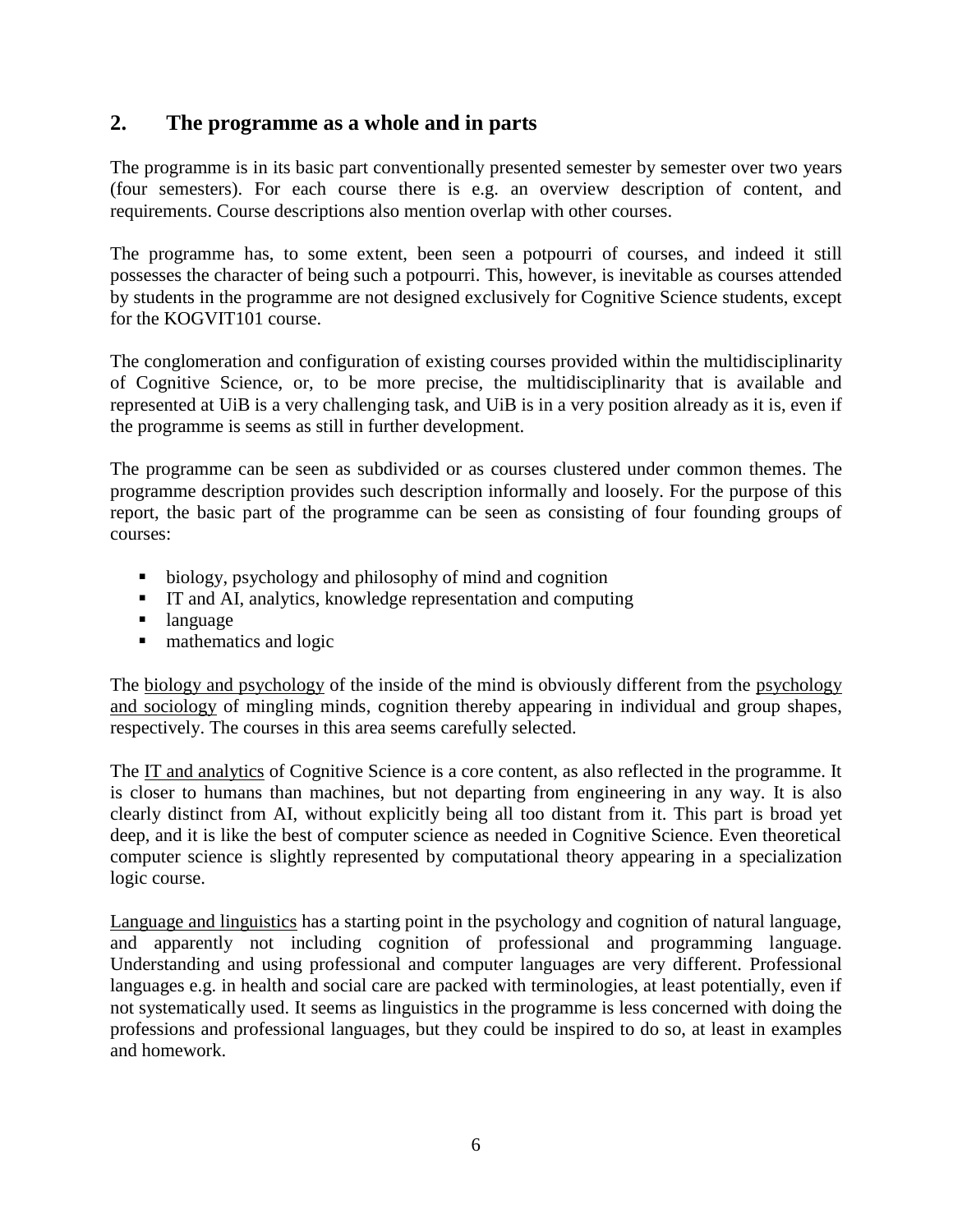The mathematical pillar seemingly invites the programme to speak of «discrete mathematics», which is widely seen at other universities as well when mathematical departments are populated by experts in analysis and the «mathematics involving real numbers». Anything beyond that is often called «discrete», with algebra and logic being lumped together as something «discrete» as opposed to «continuous». This seems to be the situation now at UiB, which means that a dimension of mathematics e.g. involving algebra and topology is less represented in the programme. Interestingly enough, Category Theory is included as a course under the Informatics specialization. Type theory and functional programming, within a realm of universal algebra and co-algebra, easily comes into play, and is a useful ingredient to understand the logical dimension of Cognitive Science.

Logic is traditionally presented but leans more on the mathematical/philosophical view of mathematical and logical foundations as compared to what we expect in a mathematical/computational approach. For example, in a computational approach, type theoretic aspects, and from there on ontology in logical sense, would appear more clearly, and programmatically becomes well connected e.g. with functional languages (INF122).

#### *The programme in the past*

For comparison with the present program, the basic courses in the past programme, and their dependencies, are shown in Fig. 1.



Fig. 1. Basic courses in the past programme during semesters 1-4, and their dependencies.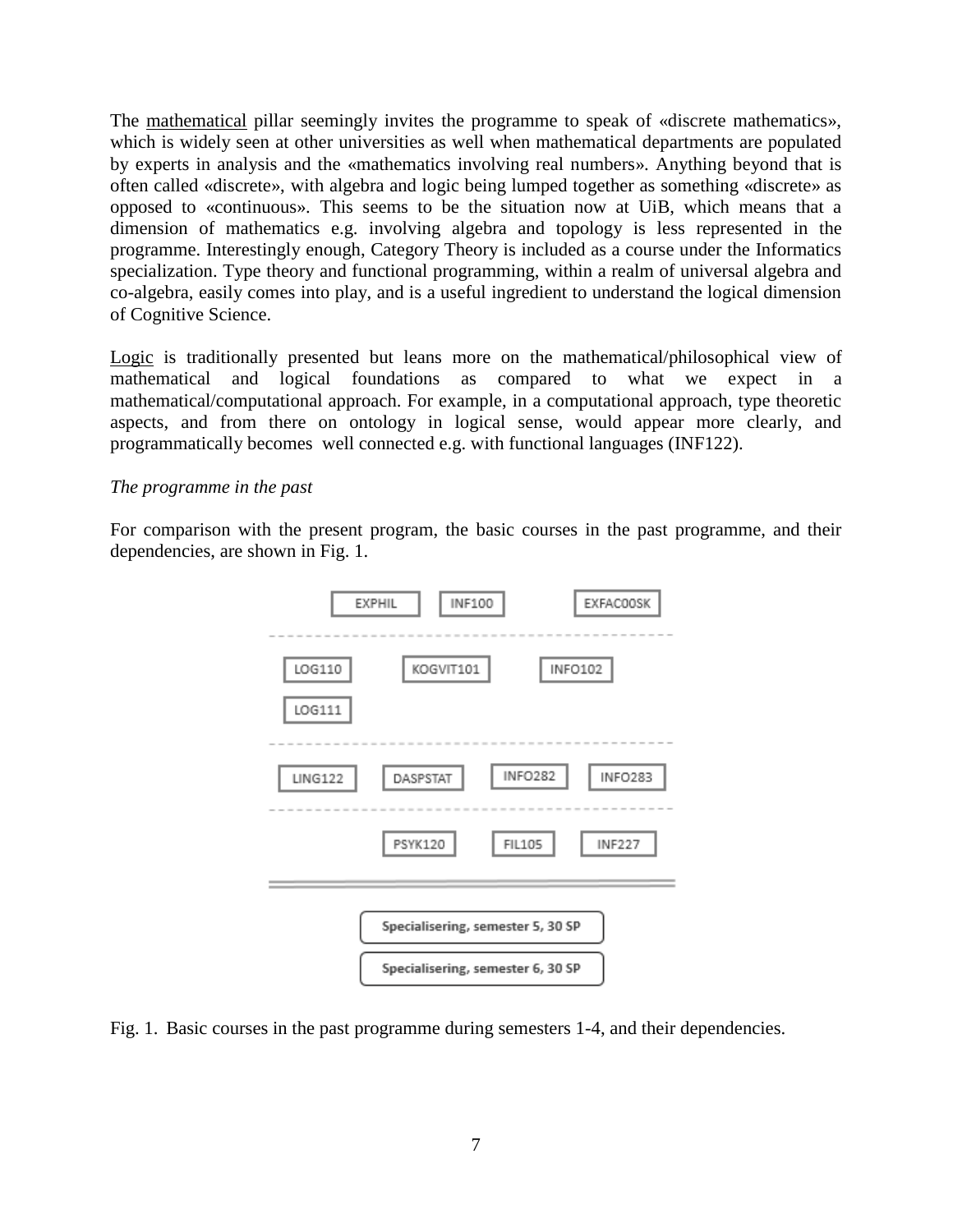#### *The present programme*

If a course is prerequisite (forkunnskap) to another, then it is given as required (krav) or recommended (tilrådd).

Forkunnskapar Krav Tilrådde  $\mathbf{I}$ ₹

The basic courses in the present programme, and their dependencies, are shown in Fig. 2.



Fig. 2. Basic courses in the present programme during semesters 1-4 and their dependencies.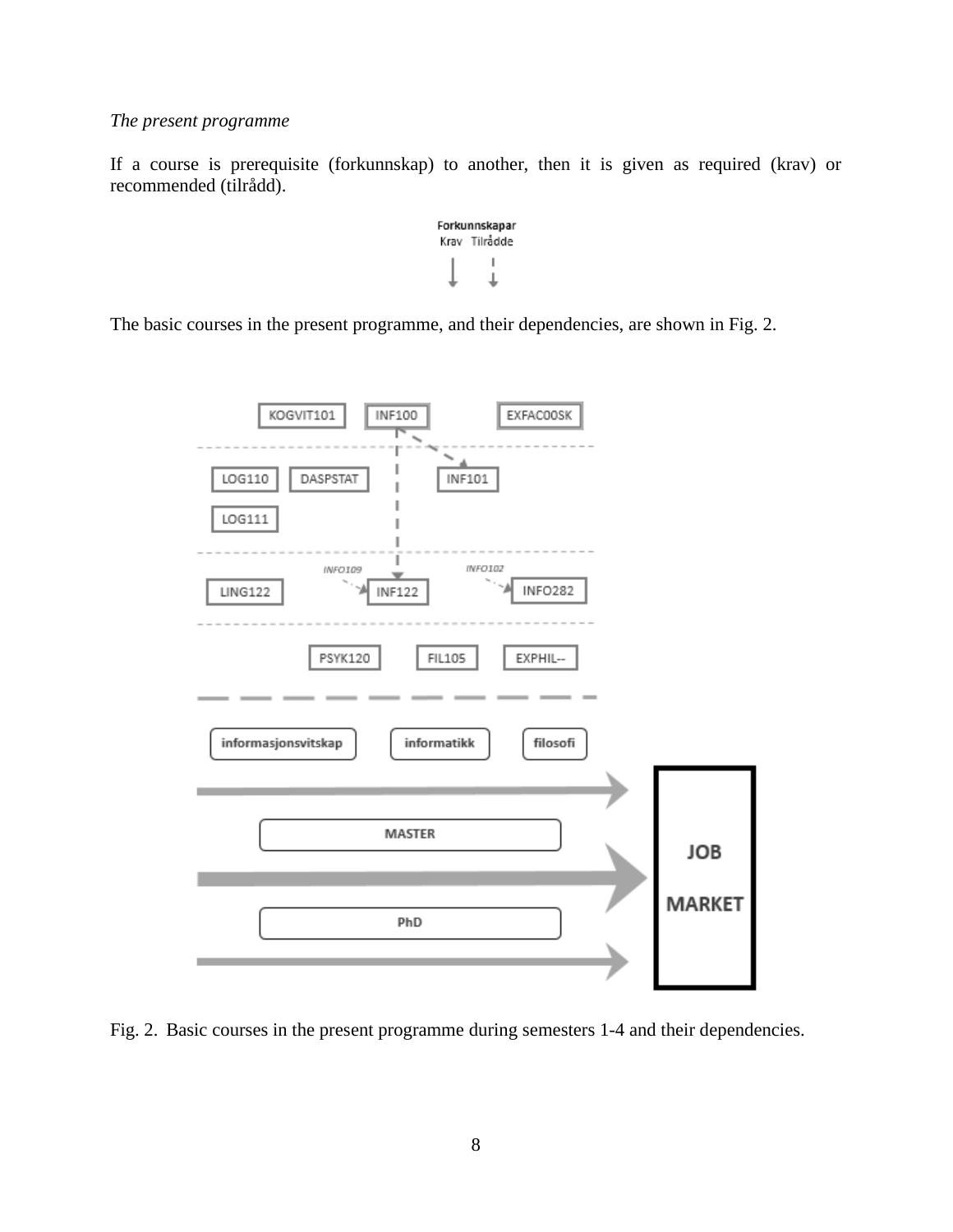Specialization 'informasjonsvitskap' (60 SP) has one mandatory 10 SP course, Introduction to AI (INFO180), 40 SPs to be chosen within 'informasjonsvitskap' and one 10 SP to be chosen freely. There are many courses to choose from, representing a wide range of content. This specialization is a good extension within Cognitive Science.

Specialization 'informatikk' (60 SP) has five mandatory courses 10 SP each, and one 10 SP to be chosen freely. Algorithms and data structures 10 SP is among the mandatory courses, and the other four mandatory courses are pure math courses. This specialization mostly adds math courses not directly connected with Cognitive Science. It simply strengthens a general mathematical background, unless some courses specifically deal with deep examples selected from Cognitive Science problem areas. The statistics course (DASPSTAT) and the logic courses (LOG110, LOG111) are closer to Cognitive Science than the math courses in the specialization. The reason for this is unclear.

In specialization 'filosofi' (60 SP) all courses are mandatory, and adds philosophy courses not directly connected with core Cognitive Science. It is unclear if these courses even provide something in direction of the Philosophy of Cognitive Science, or if the courses actually are just philosophy add-ons to a basic Cognitive Science programme. The course on the philosophy of mind (FIL105) in the basic part of the programme is more related to Cognitive Science than the specialization courses. The reason for this is unclear.

## *Where is the programme going?*

Specialization in the previous programme was quite free. It was not pointing at job opportunities nor explicitly advertising a pathway to Masters and PhD. The programme starting Fall 2019 also does not underline job opportunities but advertises 'informasjonsvitskap' in scientific directions and, in the case of 'informatikk' and 'filosofi', enforces students to follow a quite specific and predefined methodological pathway.

Specializations could also simply be either 'theory' or 'practice', where the former more clearly invites to Masters and more academics, and the latter kind of recommends Masters and from there on be perfectly fit for entering the job market.

## 2.1. The Value Proposition

A student goes in to and out of a course. The student is graded. Courses appear in programmes, so if a student go through all courses in the programme, the student passes all through the programme.

There is a Value Proposition of a course, «you will learn this and this and this ...», and this value proposition is delivered BY the course TO the student. There is also a value proposition of the programme, delivered by the programme to the student. What is that value proposition more than a mere abstraction of the conglomerate of value propositions delivered by each and every course?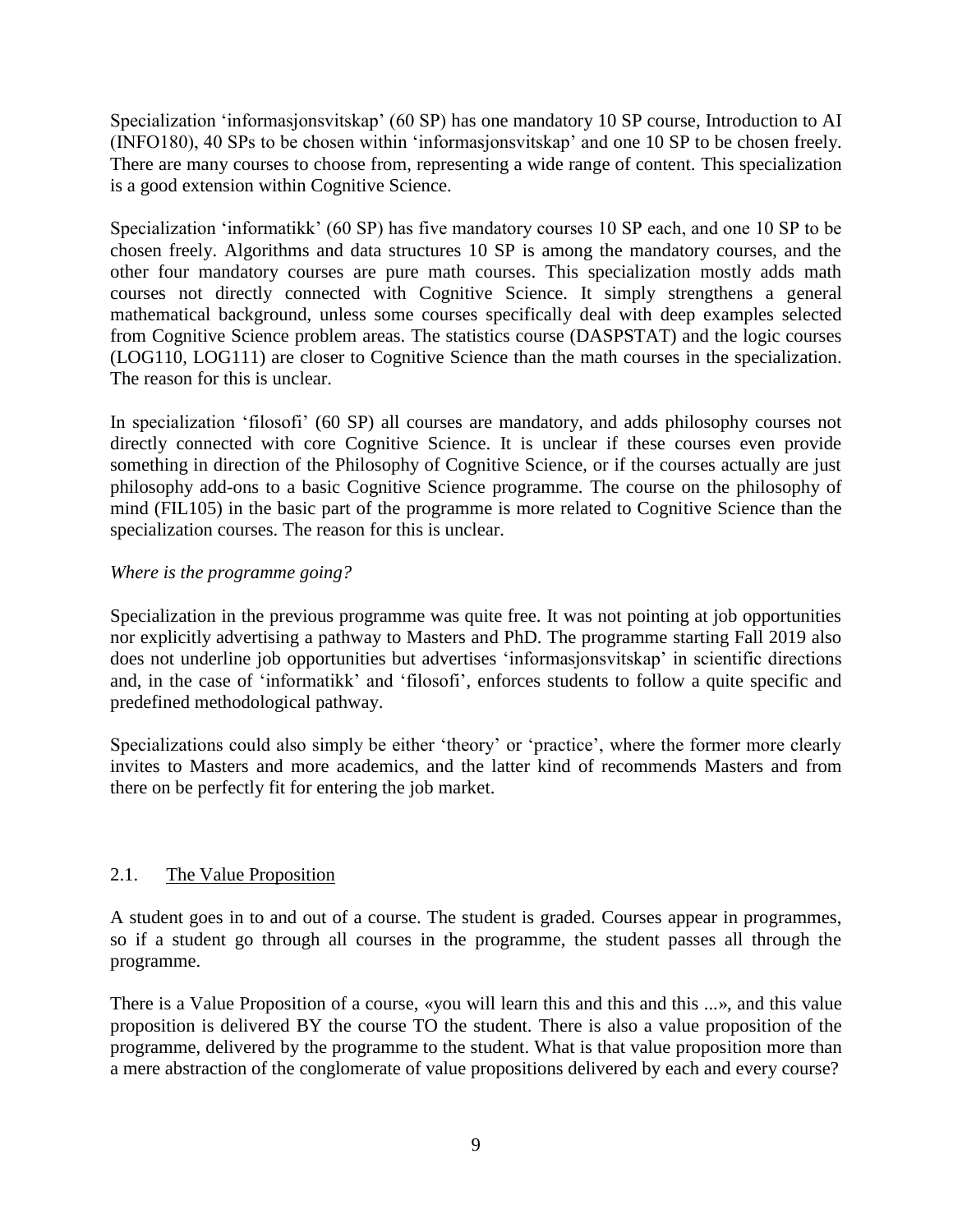*Kognitiv vitskap er eit fagfelt som studerer intelligente system, korleis dei er bygde opp, korleis dei ulike delane av slike system fungerer, og korleis delane samspeler for å frambringe det vi normalt kallar tenking. Typiske tema ein ser på er kunnskapsrepresentasjon, resonnering, minne, språk, sansing og emosjonar. Psykologi er sjølvsagt ein viktig del av dette, men viktig er og kunstig intelligente system på datamaskiner. Datamaskina gjev oss høve til forme modellar av dei ulike sidene ved intelligens og simulere desse for på den måten å få ei betre forståing av kva intelligens er for noko.*

It describes WHAT Cognitive Science **is as a discipline** (*er eit fagfelt*), and it presents themes close to course names (like *kunnskapsrepresentasjon*) or more in general terms (like *emosjonar*). This value proposition is more detailed about **what it is** (*få ei betre forståing av kva intelligens er for noko*) than **what you can do with it** (*kan bidra som ikt-systemutviklar i ulike typar roller, i eit spenn som omfattar alt frå kommunikasjon med brukar til avansert teknisk utvikling*).

A more clear Value Proposition of the Programme might be useful. Value propositions for courses exists, and are of form

# *Attend the COURSE and you will learn ...*

but a

# *Go through the PROGRAMME and you will ...*

could perhaps be made more clear.

Clearly, this is not a challenge for Cognitive Science only. It is a challenge for all programmes in any university. It is nevertheless even more important for programmes.

## **The programme as a 'success story' is already a 'success' as it is, but maybe still not the 'story' it can be told.**

#### 2.2. The programme as a whole

The programme is not just a CONGLOMERATE of courses. It's a STRUCTURE of courses. What is the structure of it? Is it a poor and shallow structure? Is it a rich and deep structure?

The most simple structure of all is the relational structure. Courses are related. Courses are dependent on each other. Some course are prerequisites to other. Some courses overlap, others don't.

Courses are also clustered, so that courses within clusters are more intertwined and complementary and may or may not be ordered and sequentialized. Clusters are not ordered, but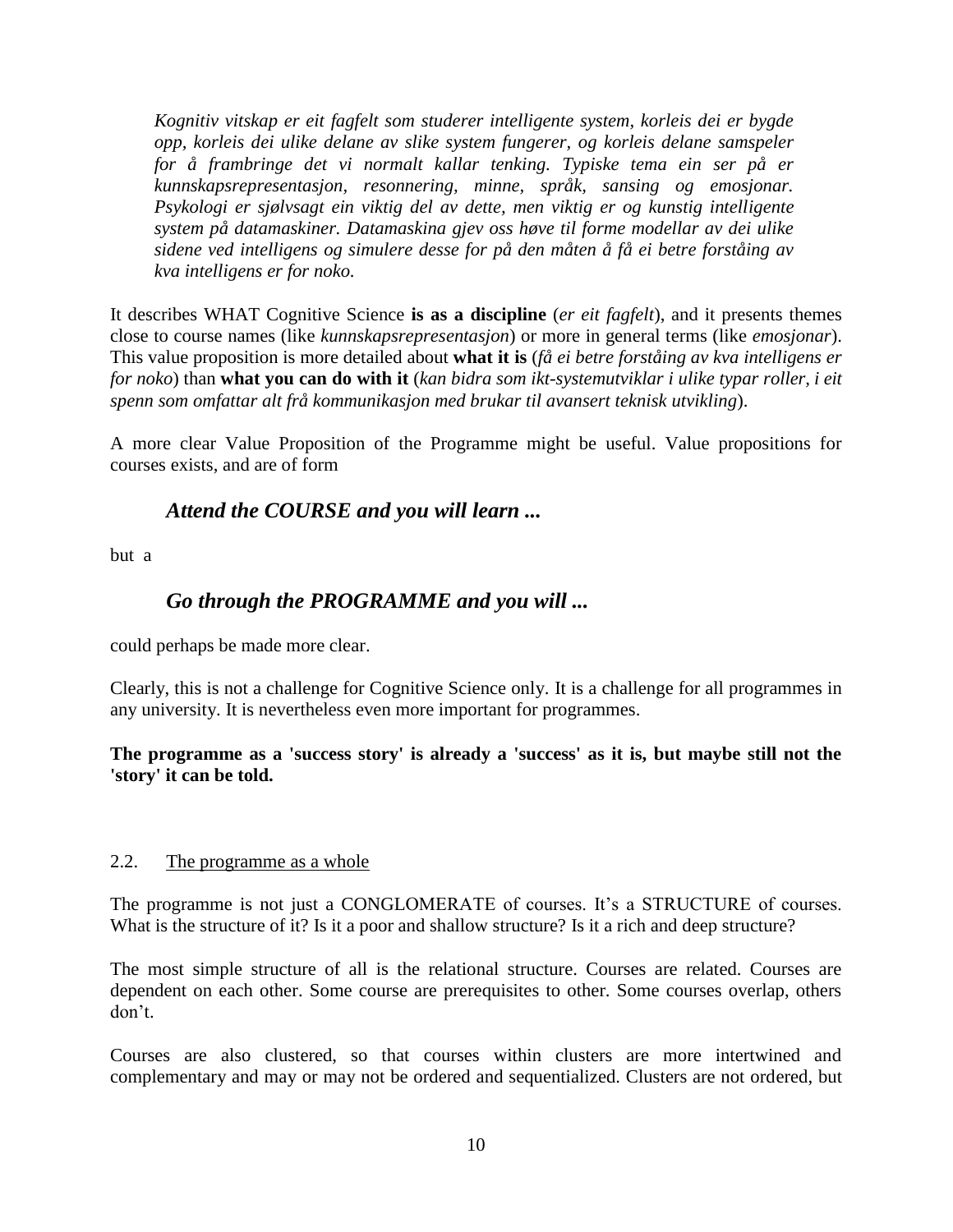one cluster of courses might be expected to increase maturity to learn the content of courses in other clusters. Math is often seen as maturity increasing for IT and computing, but such a relation is less clear e.g. between language and psychology. And needless to say, psycholinguistics is different from computational linguistics. There is no such thing as psychomathematics but mathematical psychology is a subdiscipline within psychology.

Now, even if **courses appear in several programmes**, WHY-WHERE-WHEN-HOW do teachers in courses communicate with programme coordinators and WHY-WHERE-WHEN-HOW do programme coordinators communicate, and WHAT do they talk about? In UiB faculties and UiB as a whole, how does this communication work? How is it organized? Do you have something like Programme Coordinators Days?

## 2.3. The programme in parts

In Table 1, presenting a summary of examination results from last year (2018), it can be seen how Cognitive Science students are always above average in percentage of students having passed examinations, and mostly averagely graded equal, sometimes above, the average of all students.

|                 | <b>Cognitive Science students</b> |       |               | ALL students in the course |       |               |
|-----------------|-----------------------------------|-------|---------------|----------------------------|-------|---------------|
| <b>Course</b>   | Eks. meldt                        | Best. | Snitt kar.    | Eks. meldt                 | Best. | Snitt kar.    |
| h18             |                                   |       |               |                            |       |               |
| <b>INFO282</b>  | 28                                | 20    | C             | 52                         | 34    | $\mathcal{C}$ |
| <b>INFO283</b>  | 28                                | 22    | C             | 53                         | 37    | $\mathcal{C}$ |
| <b>INF100</b>   | 26                                | 22    | $\mathsf{C}$  | 447                        | 366   | C             |
| EXFAC00SK       | 26                                | 23    | C             | 264                        | 176   | $\mathcal{C}$ |
| <b>DASPSTAT</b> | 28                                | 26    | B             | 31                         | 28    | B             |
| LING122         | 29                                | 25    | B             | 63                         | 46    | B             |
| v18             |                                   |       |               |                            |       |               |
| <b>INFO102</b>  | 32                                | 30    | B             | 134                        | 94    | $\mathcal{C}$ |
| KOGVIT101       | 33                                | 24    | B             | 66                         | 44    | C             |
| LOG110          | 34                                | 31    | B             | 98                         | 69    | $\mathcal{C}$ |
| LOG111          | 33                                | 30    | C             | 42                         | 35    | C             |
| <b>INF227</b>   | 16                                | 10    | $\mathcal{C}$ | 25                         | 15    | $\mathcal{C}$ |
| <b>PSYK120</b>  | 16                                | 10    | $\mathcal{C}$ | 17                         | 11    | C             |
| <b>FIL105</b>   | 17                                | 15    | B             | 42                         | 31    | $\mathbf C$   |

Table 1. Courses, throughput and grades.

Course evaluations are available for almost all courses but for v18 and h18 less. The evaluations are not rigid in format and structure, and need not be. Some evaluations include students comments as they were given. Other evaluations summarize them.

Table 2 includes selected comments appearing in selected course evaluations. The courses are INFO282, DASPSTAT and INF227. This review obviously does not aim at exhaustively include course evaluations but rather to observe how typical comments in these evaluations corrrelate with observations done in this review.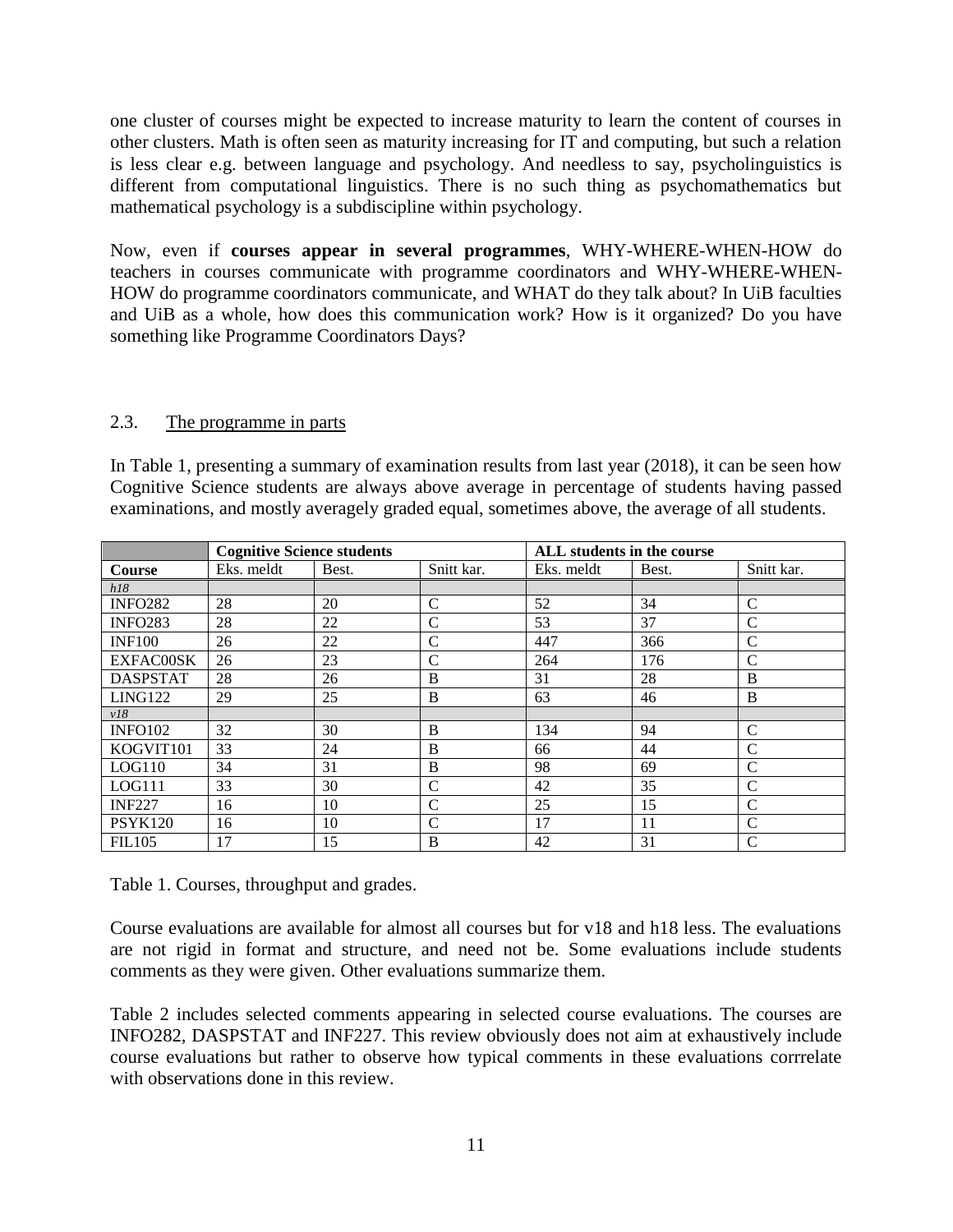|                 | <b>Extracted from course evaluations</b>                                                                                                                                                                                                                                                                                                                                                                                                                                                                                                                                                                                                                                                                                                    |  |  |  |
|-----------------|---------------------------------------------------------------------------------------------------------------------------------------------------------------------------------------------------------------------------------------------------------------------------------------------------------------------------------------------------------------------------------------------------------------------------------------------------------------------------------------------------------------------------------------------------------------------------------------------------------------------------------------------------------------------------------------------------------------------------------------------|--|--|--|
| Course          |                                                                                                                                                                                                                                                                                                                                                                                                                                                                                                                                                                                                                                                                                                                                             |  |  |  |
| $h18$           |                                                                                                                                                                                                                                                                                                                                                                                                                                                                                                                                                                                                                                                                                                                                             |  |  |  |
| <b>INFO282</b>  | $\triangleq$ Det foreslås blant annet at INFO102 burde være et obligatorisk forkrav for<br>faget.<br>❖ Mange sliter også med å se relevansen til temaene og skulle ønske at<br>temaene ble satt mer i kontekst. Altså, at det blir vist til eksempler på<br>hvordan konseptene anvendes i praksis, noe de mener ville virket mer<br>motiverende.<br>$\mathbf{\hat{*}}$ Prolog blir generelt beskrevet som en svært utfordrende del av pensum, og<br>noen etterspør derfor flere labber eller at labbene er mer spredt utover<br>semesteret.                                                                                                                                                                                                 |  |  |  |
| <b>DASPSTAT</b> | $\hat{\mathbf{v}}$ The practical approach of using R a lot in class makes me understand the<br>course material better and also remember it more clearly.<br>$\triangleleft$ It's short and sweet. Not overly technical, but focuses more on practical<br>work and simple programming, which is really useful for future work.<br>$\triangle$ The theoretical nature of the course as well as its practical applications                                                                                                                                                                                                                                                                                                                     |  |  |  |
| v17             |                                                                                                                                                                                                                                                                                                                                                                                                                                                                                                                                                                                                                                                                                                                                             |  |  |  |
| <b>INF227</b>   | ❖ Det er alt for mye.<br>❖ Arbeidsmengden uoverkommelig høy.<br>❖ Dette faget er ett tungt realfag hvor dersom man står fast vil man ikke få<br>mer ut av å sitte å stirre ned i samme bok.<br>$\cdot \cdot$ Vi fra kogvit kommer inn i dette faget med null matematisk kunnskap, og<br>kun innføringskurs i java, R og prolog.<br><b>❖</b> Det kan fjernes fra den obligatiooriske delen av kogvit, pensum kan kuttes<br>25%, eller vi kan få grunnlegende kunnskap nok til å takle faget før vi<br>begynner.<br>❖ Jeg har brukt tre år på en kogvit utdannelse, jeg kommer til å bruke fire,<br>men det virker urettferdig strengt at det som skal holde meg igjen er ett<br>umulig fag jeg allerede har lave forutsetninger for å klare. |  |  |  |

Table 2. Extractions from a selection of course evaluations.

Needless to say, course evaluation important and integral parts of programme execution and further development. Whenever possible, student comments, unedited, could appear in all evaluations as much as possible.

They comments are different in style and attitude, but they all reflect something, and its up to the programme to utilize them. The programme might even treat them as 'findings', some less surprising, some general, some apparently representing a smaller number of students, some immediately suggestive.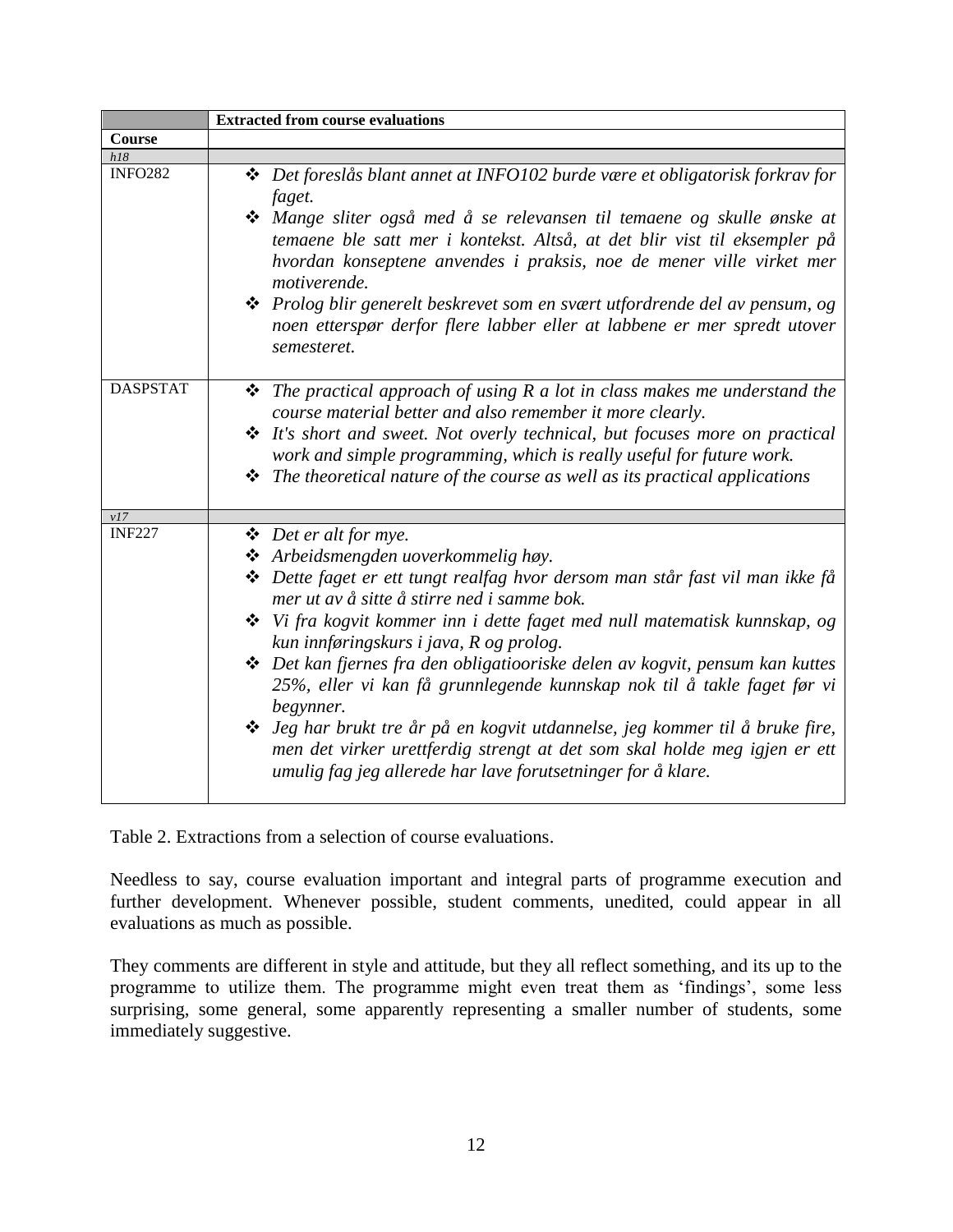## 2.3.1. Psychology and philosophy

Psychology is angled towards biology and cognition, whereas philosophy embraces mind and cognition.

PSYK120 announces that students will learn to understand human behaviour (menneskeleg åtferd). Kalat's book seems bit more into anatomy and neurology of the brain, rather than including endocrinological aspects of mood and thinking. Later chapters go into learning and memory, and the cognitive functions of the brain. From Chandler's book, Chapter 13 on stress and anxiety is included. On those 11 pages there is maybe not enough room for all subtleties on the effect of hormones via nerves and blood streams, but is perhaps seen as a complement to the Gilhooly et al book, which apparently connects cognition, neurology and behaviour.

Psychology on the one hand is explanation of how things may go wrong and how to recover from it, some of that even being pathogenesis involving biology and molecules. Empowering the mind with tools to do good things even better is maybe more the task of behavioural and social psychology.

From Cognitive Science point of view, and in particular as related to *What can I do with it?*, the balance between aiming at explaining bad and good is not an easy one, the reviewer can imagine, not at all being an expert in this particular area. Notably, almost all of the students attending the PSYK120 v18 course were Cognitive Science Students. Is there something similar like «*The theoretical nature of the course as well as its practical application*», as seen in the evaluation of DASPSTAT, that one could expect in the case of PSYK120?

For FIL105, Mandik's book is packed with everything from substance and property dualism, through localism and holism in neuroscience, all the way to mental causation, perception and emotion, and doing so bravely spiced even with theological views on willpower. This is for sure an equally fascinating story of cognition for Cognitive Science students, and the practicality of it is equally expected. Does the course respond to such expectations?

#### 2.3.2. IT and AI, analytics, knowledge representation and computing

Information management and analytics ... *INF100, INF101 and DASPSTAT*

INF100 is the programming course of the programme, and Python is used as the programming language of the course from h18 (was decided after the evaluation of INF100 h17). It is also announced that the course will teach how to «make use of available program libraries». Cognitive Science students in the course could be encouraged e.g. to use packages for AI and learning  $techniques<sup>1</sup>$ .

 $\overline{a}$ 

<sup>1</sup> https://wiki.python.org/moin/PythonForArtificialIntelligence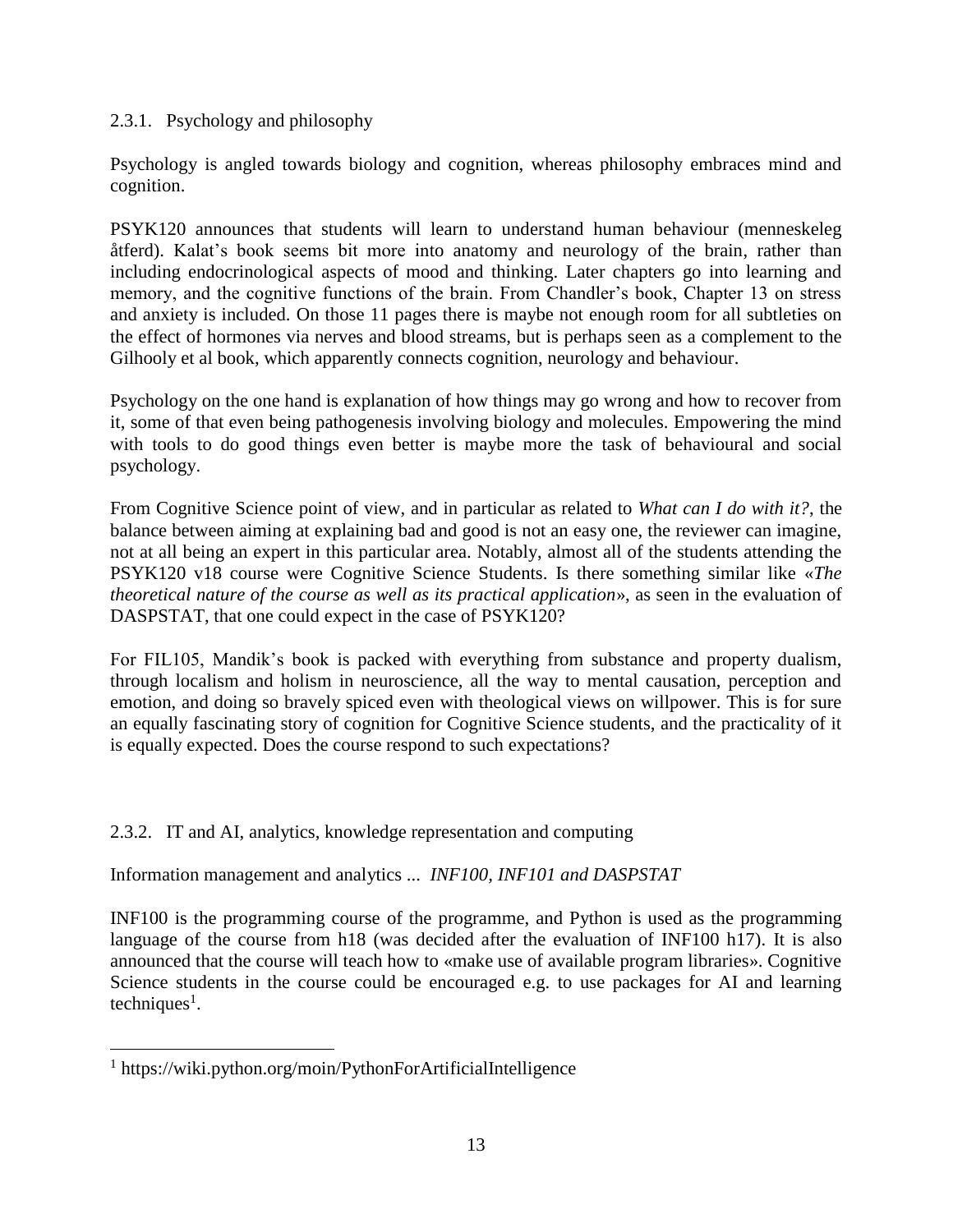Later on in semester 3 students attend the DASPSTAT course, where it is announced «bruke statistisk programvare, til dømes R». The R language is less of a programming language and more of a tool to use statistic and other computing libraries. Python and R complements each other very well, and among analysts, some prefer R, some Python. The h18 course evaluation clearly shows how DASPSTAT has been successful, e.g., as it «*focuses more on practical work and simple programming, which is really useful for future work*», as one student wrote.

INF101 adds Java as a language and Eclipse as the programming environment. In this course students are really «programming the programs» rather than only «managing algorithms» like with Python in INF100. They are obviously not «programming the systems», like e.g. building web applications with HTML5/Javascript or ASP.NET, but such skills and developments are not far away.

This combination of INF100, DASPSTAT and INF101 is a really good foundation for **information management and analytics** of all kind for specialists having an education grounded in Cognitive Science.

From R, the step to SPSS (IBM) is not far, and having knowledge from INF100, DASPSTAT and INF101 enables students to understand what is under the hood in tools like IBM's Watson, announced and used within KOGVIT101. Watson is more like a 'big data' crunching tool where knowledge of underlying algorithms used is not all that important. However, Watson in hands of those who have passed INF100, DASPSTAT and INF101 leads to much more creative analytics as compared to those using Watson 'blindly'. IBM now established in Bergen makes it interesting to see how UiB will develop relations with IBM. However, IBM in Bergen is a sales organization, not a R&D unit. The IBM Research lab close to Watson content is situated in Dublin<sup>2</sup>. There is no IBM Research lab in any of the Nordic countries, which is a bit surprising. On IBM, it is perhaps interesting also to note how IBM no longer sells hardware to an extent they did decades ago, so they simply have to move towards providing services and solutions more on the software side. Watson is one effect of this inevitable shift of business.

## 2.3.3. Language

 $\overline{a}$ 

Warren's book was used in LING122 h18, leaning a bit on production and comprehension of spoken language. Content is psycholinguistics and based structure of language systems. It covers gesture and perception, spoken and visual word, syntactic processing, etc.

It's a bit of the engineering counterpart of natural language to programming language.

<sup>&</sup>lt;sup>2</sup> https://www.research.ibm.com/labs/ireland/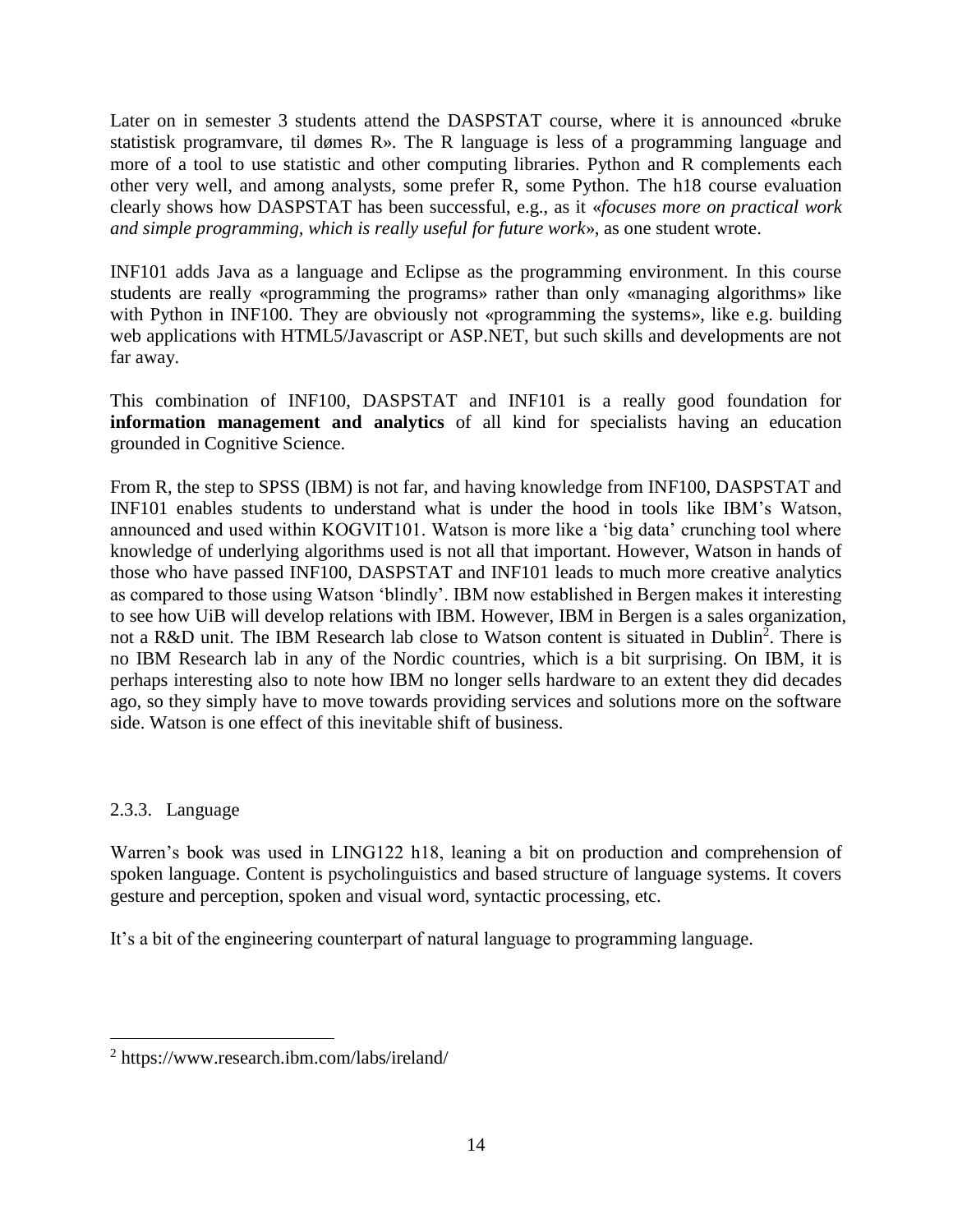#### 2.3.4. Mathematics and logic

LOG110 and LOG111 are more basic courses well suited in the programme. INF227 is a course in mathematical logic. It's not an advanced course if given for mathematicians, but even for mathematicians, it is not a basic and easy course. It is also unclear how the content of the course is intended to support the goal of the Cognitive Science programme. Moving it to a specialized course in Informatics was a good move. The course book<sup>3</sup> contains one part on Turing machines as related to computation and decidability. It contains one section related to logic programming under the part on first-order logic. These are parts that are closer to relevance in computer science, but even in these cases, the utility in the basic curriculum of Cognitive Science has been seen as unclear. The course is indeed no longer part of the basic curriculum, which correlates apparently well with remarks from students reported in the INF227 v17 course evaluation.

## 2.4. Out-of-the-Box

 $\overline{a}$ 

Cognitive Science, similar to AI, is widely concerned with *information*, both in form of big data as well as in complex structures. Less attention is given to *process*. Processes and pathways appear everywhere. Some may prefer to focus on value chains, other look at business processes. Information without processes where it belongs is torsoed. A processes simply drawn without annotation of information in it is equally *something-is-missing*.

Similarly as there a standardization related to information structures, processes are also structures. Take OMG standards [\(www.omg.org\)](http://www.omg.org/) as an example. UML, as part of OMG, embraces both information in its Class Diagram, but, less known, also process in its Behavior Diagram. OMG's SysML (System Modeling Language) is suitable for technical processes, plants, production, and system-of-systems in general, whereas BPMN (Business Process Modelling Notation) is suitable for business processes. UML tools are many, and frequently used e.g. in database management. BPMN tools are available at least from Microsoft (Visio), IBM (BlueWorks), Camunda and Sparx Systems (Enterprise Architect). SysML is part of Enterprise Architect. IBM also has SysML like products.

These process modelling tools mix well e.g. with case management and decision modelling tools. They are also quite logical or at least syntactical, so they are appealing in scenarios where theory meets practice. And they are useful in many areas in the public and private sectors. Integration of care requires process modelling. An oil platform including all logistics and maintenance is very much a process both from system as well as business point of view, presented in one and the same framework. These are areas where Cognitive Science probably can achieve much more than AI, which prefers to focus almost exclusively on technology and automation. Cognitive Science aims to enrich the human mind, not to replace it.

<sup>3</sup> https://www.ii.uib.no/~michal/und/i227/book/inf227.pdf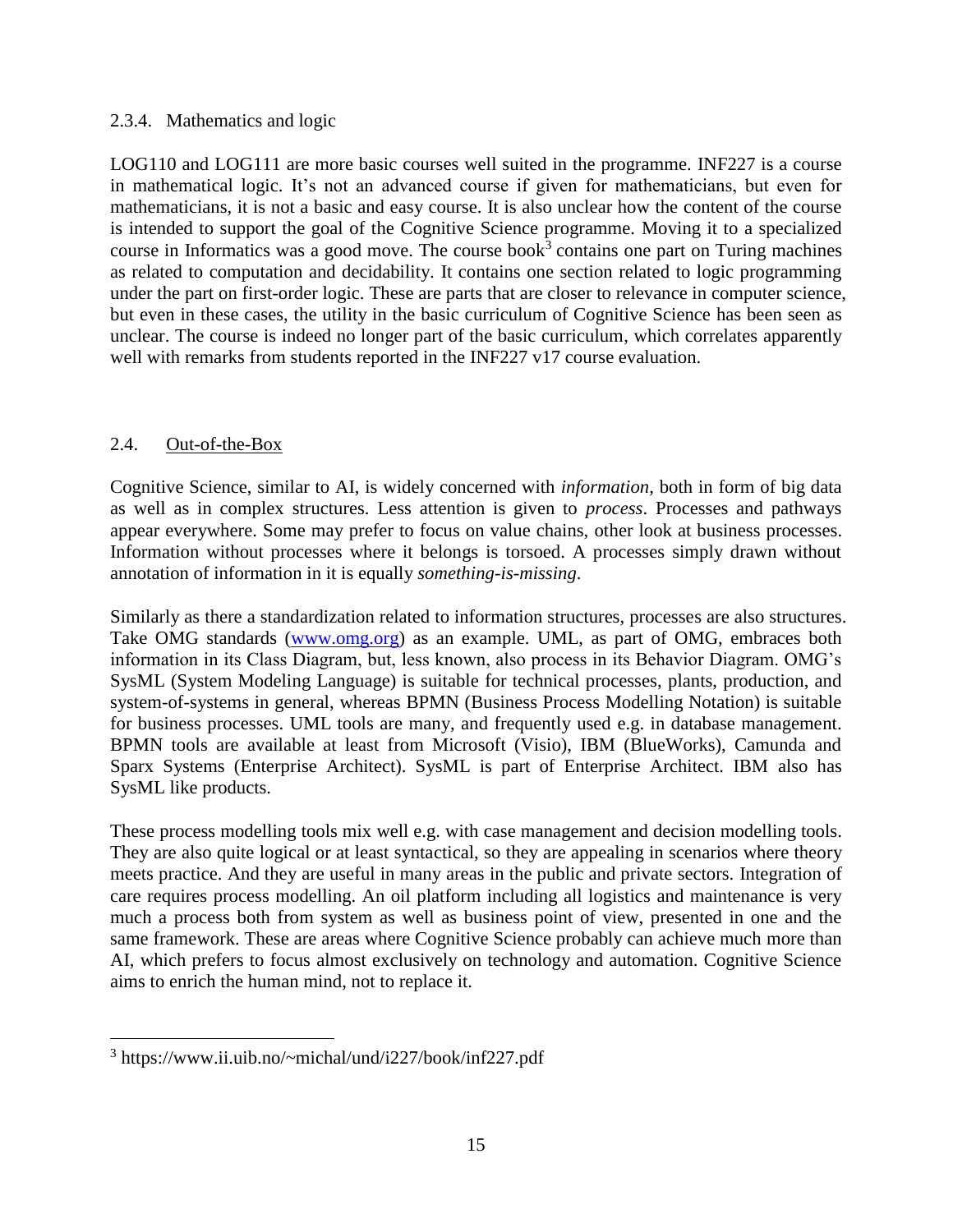# **3. Students – Let us continue to keep our focus on our First Task**

We indeed have three tasks: Education, research and cooperation with our surrounding society. All three connect, in one way or another. All three connecting at the same time and together is very rare. Connecting education to research is more nobel than just polytechnically connecting education to jobs or at least job opportunities. However, fuelling in particular later stage education with practicable research, in synergy with the surrounding society, is gratefully acknowledged by each and every one. The reviewer is idealistic enough to believe that Cognitive Science is such a programme, where that trinity as one (non-theologically speaking) can prove to be very powerful.

A smaller number of students from the 1st and 2nd year of the programme participated in the discussion on January 15, 2019. The discussion started of not really spontaneously, so the reviewer had to encourage response with some leading questions. That lead was not systematic but rather enforced, so below is a brief summary of the main points coming out from those responses.

## «*Too much logic during the first semesters, and for reasons not all that well explained or motivated.*»

Positive expectations at the beginning of the programme apparently did run the risk of turning to partial confusion about the Programme as a whole. One reason for this may have been that KOGVIT101 didn't appear until during 2nd semester. This will change by Fall 2019, when KOGVIT101 appears at start. Doing so in parallel with basic programming is then a good complement supporting the development of concepts and skills to be used by the time logic and statistics turn up in the 2nd semester. Subsections 2.3.2 and 2.3.4 imply that logic and computation could be coordinated in various ways to further support this bridging from first step Cognitive Science concepts and programming to later stage even more elaborate programme content aiming at supporting Cognitive Science.

There was also a view that *forkunnskapar*, neither 'krav' nor 'tilrådd', are mostly not indicated. This is understandable when we look at the relationship e.g. between psychology and philosophy, but logic and programming are significantly related. They may not be so now given the present content of the courses, but from programme point of view they are desirably connected.

#### *«What can I do with it?»*

This question came up as a general remark where students obviously wonder about the answer. This indeed inspired the reviewer to write a few lines about it in Section 1. We then went round the table so that each student was to picture where they might active in some 10-15 years.

«Human resourcing», one said, and as related to being in dialogue with people, jointly developing various things.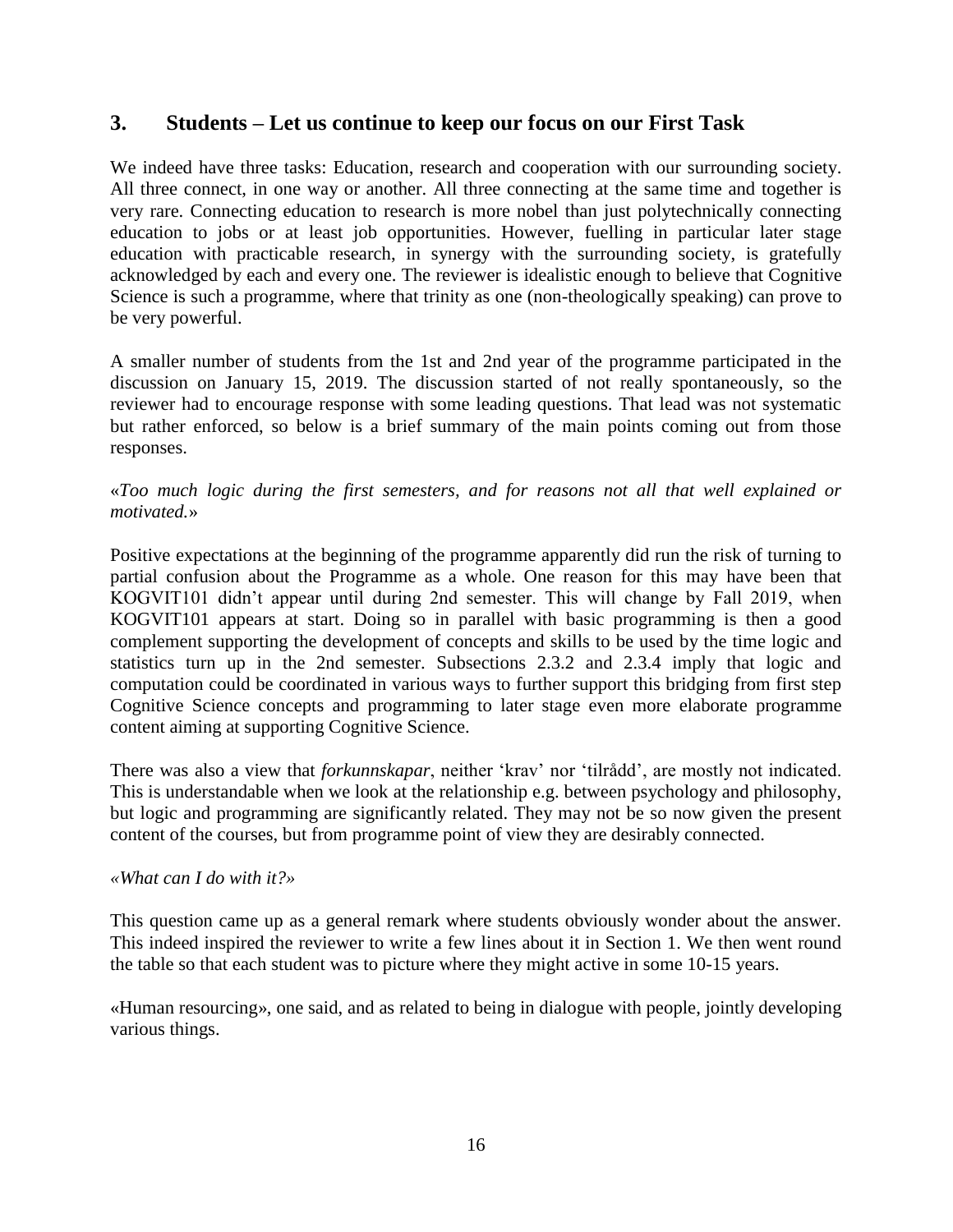Another student said «cyber», with security and big data, the reviewer added, and we developed that discussion for a while. In which types of companies or societal areas is this most relevant? What are the main technical challenges where the programme has given tools and techniques to solve these things?

«IT consulting» was another theme, and a quite general one, where optimization or various kind come into play.

«Development» and systems engineering was mentioned as a theme closely connected with programming. Cognitive Science and AI oriented systems and solutions very often also call for platforms and software/hardware issues, not be left exclusively as a burden for those engineers and programmers that have no clue of Cognitive Science, but may be somewhat versed in AI technology.

«Helicopter», was the reviewer's wording for the job all-round job opportunity in this domain of knowledge. In that respect we noted the distinction between knowing only a little, but of a broad range of issues as compared to knowing quite a lot but in a smaller domain.

The basic part of the programme support generality, and thereafter expectedly specializes. This was seen as a good approach, and is challenging for the programme. As indicated in Section 2, specialization 'informasjonsvitskap' reaches out and bridges to jobs and job content seemingly better as compared to specializations 'informatikk' (a good portion pure mathematics) and 'filosofi' (a good portion pure philosophy).